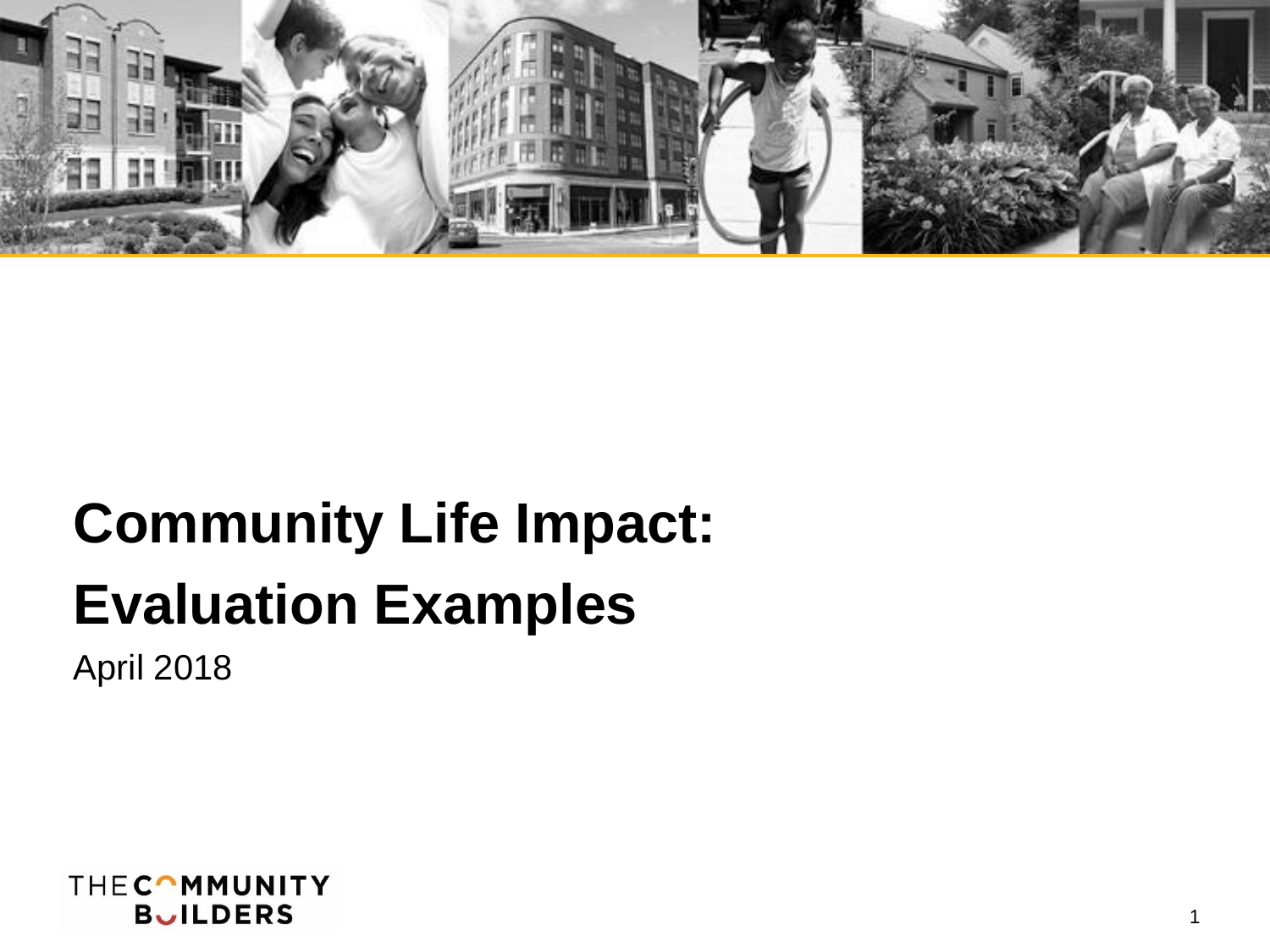## Early Education Objective: Avondale, Cascade & Plumley

*Goal: 75% of children ages 3-6 are enrolled in quality early education programs*





N=1,425 Source: CLQ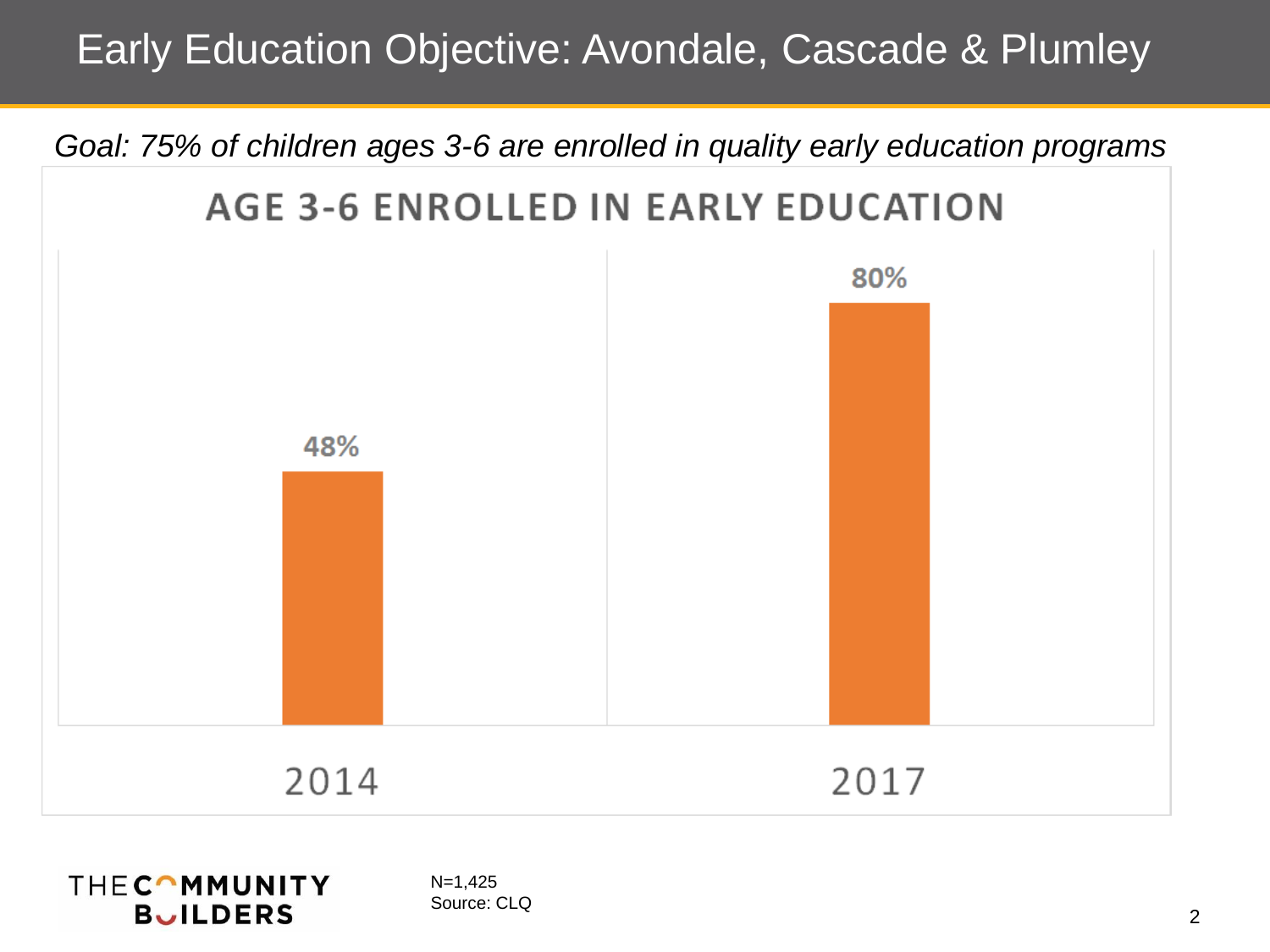#### Young Adult Objective: Avondale, Cascade & Plumley

*Goal: 60% of young adults ages 16-25 are connected to employment, school, post-secondary education, or the armed forces*

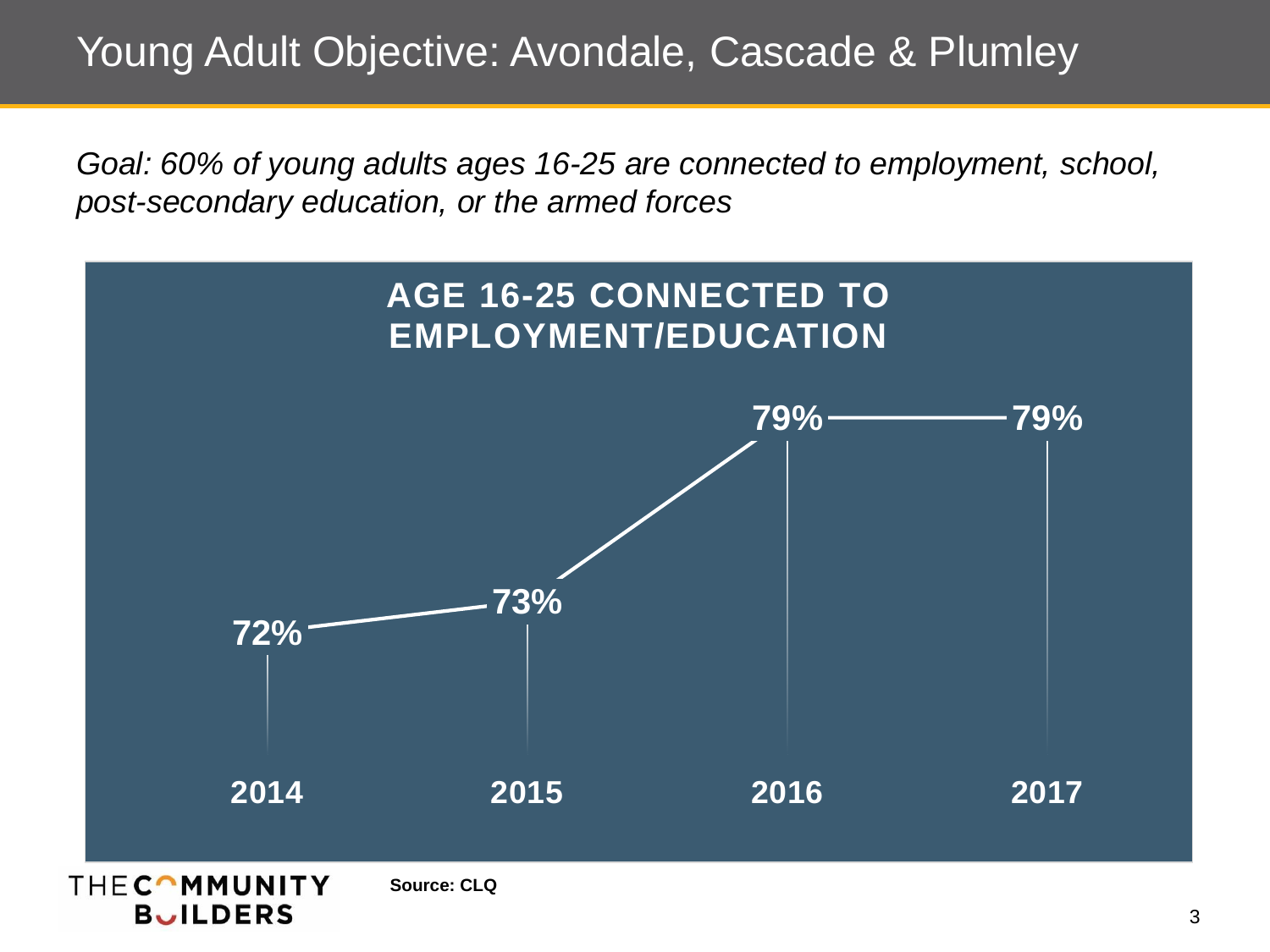### Voting Objective: Avondale, Cascade and Plumley

*Goal: 80% of eligible residents are registered to vote*

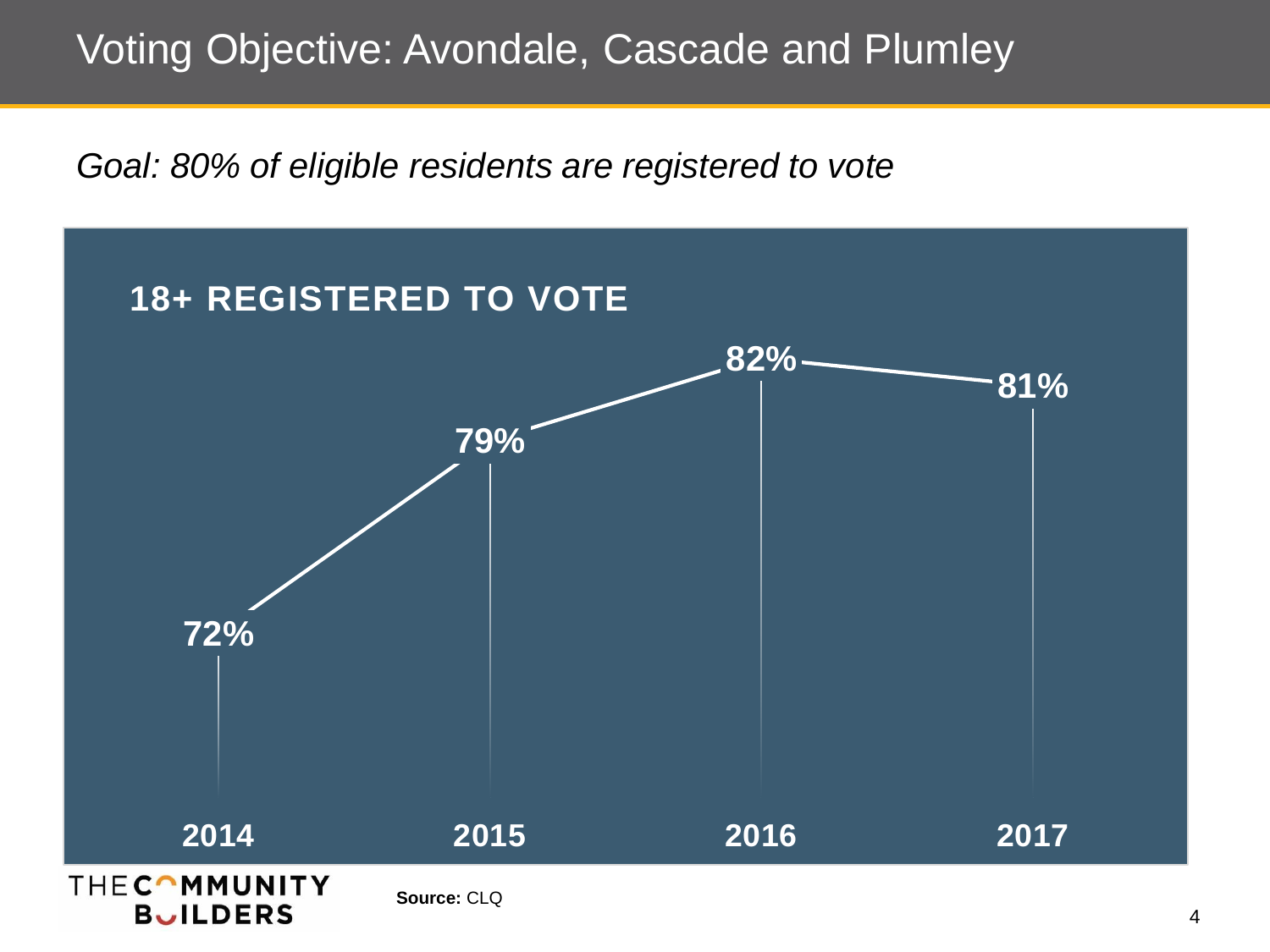# Banking Objective: Avondale, Broadcreek, Cascade, Oakley, Oakwood Shores and Plumley

*Goal: 50% of residents have checking or savings account*

# **18+ WITH CHECKING/SAVINGS ACCOUNT**



**Source:** Yardi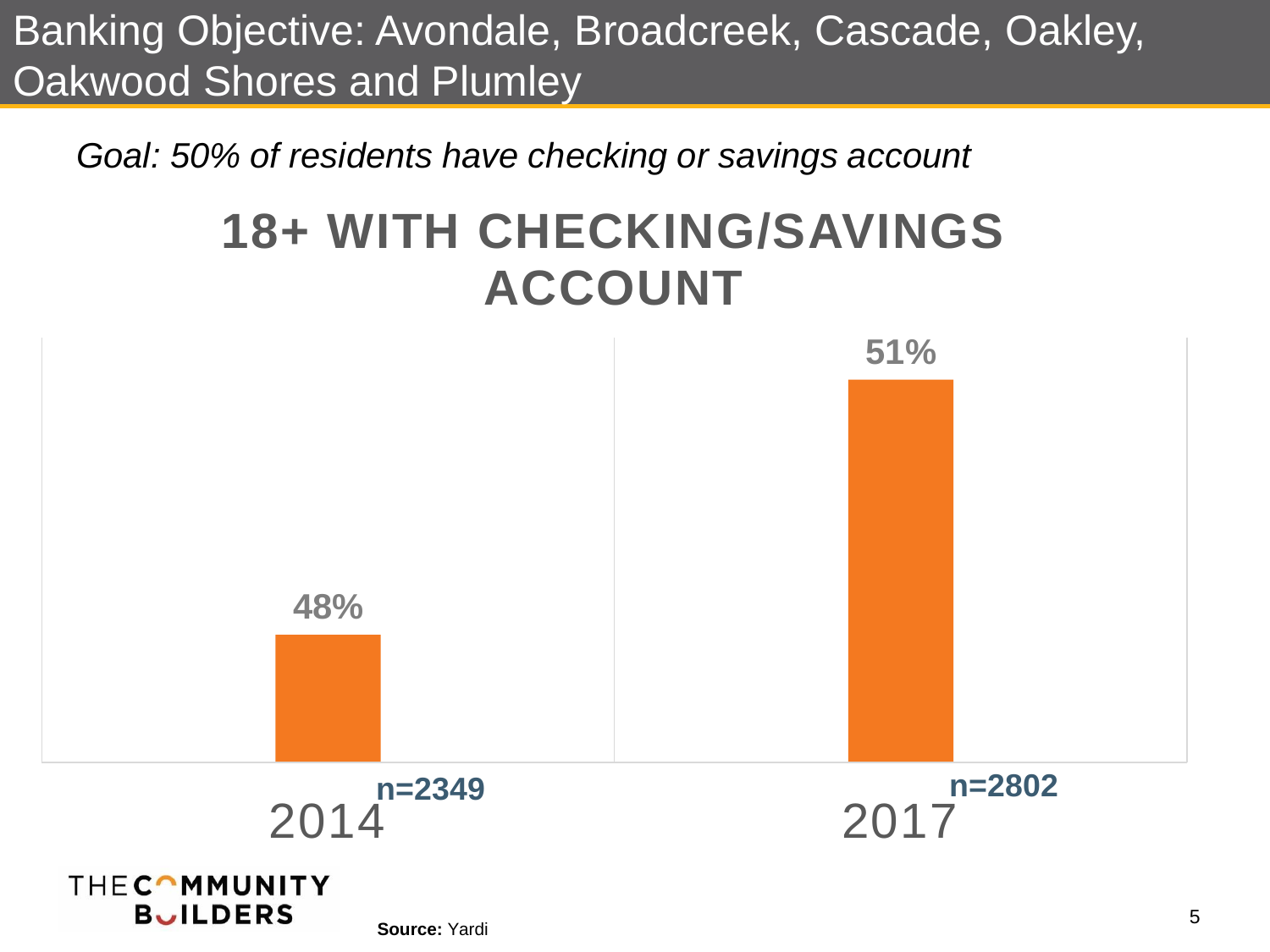#### Early Education: TCB Avondale Children 0-6



Source: Choice Survey

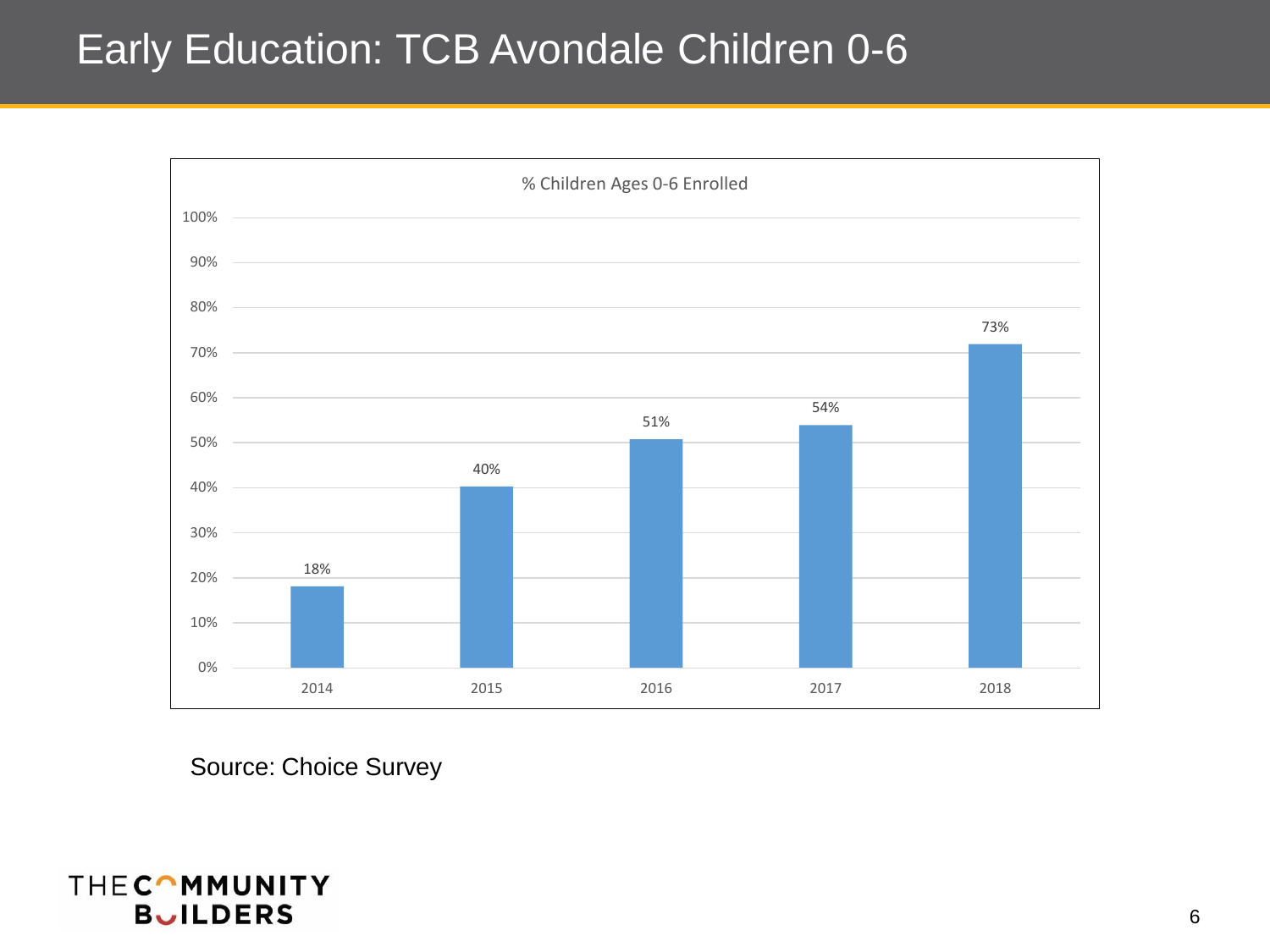### Primary Care Provider: TCB Avondale



Source: Choice Survey

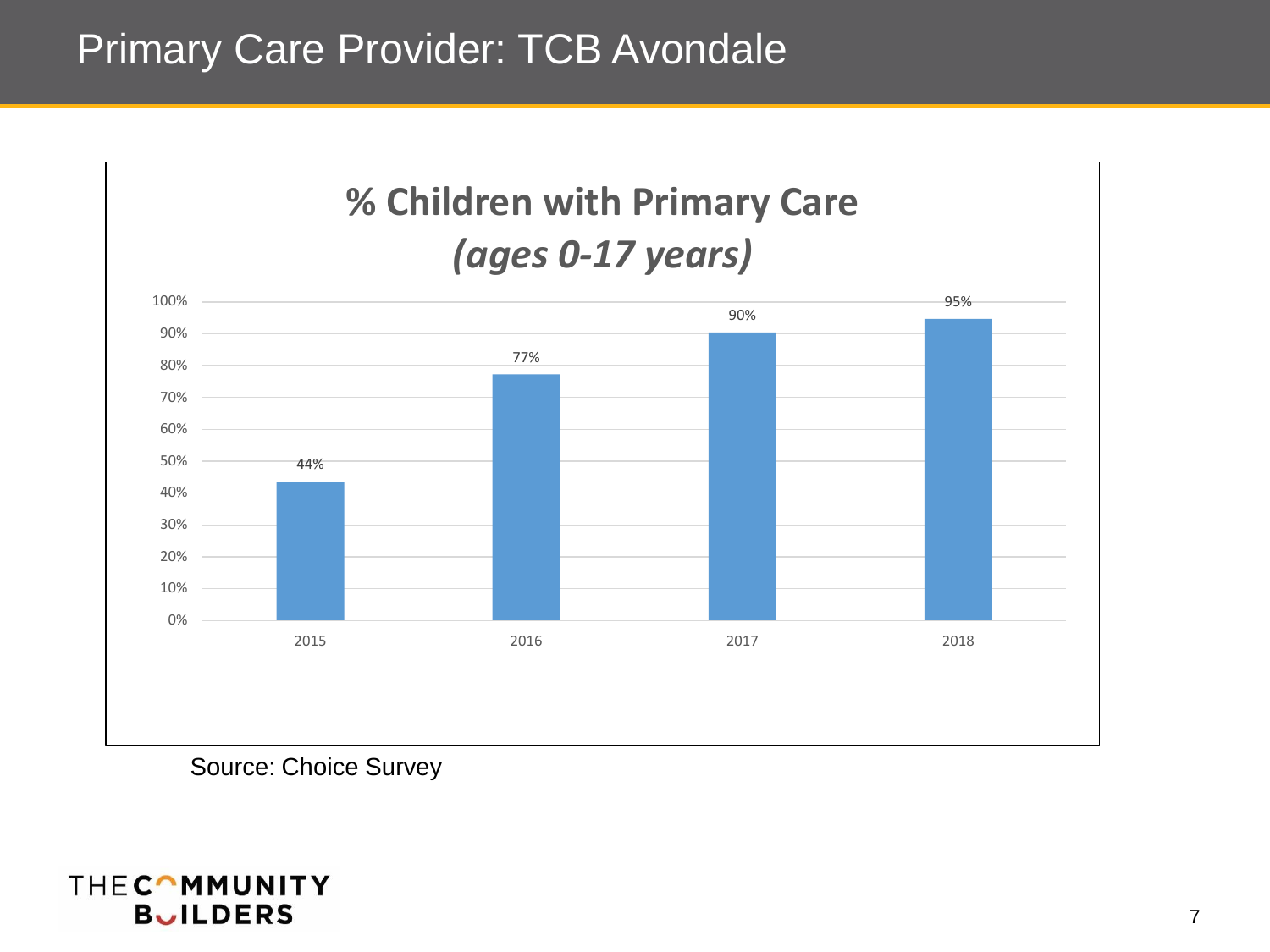#### TCB Avondale students Kindergarten Readiness Assessment